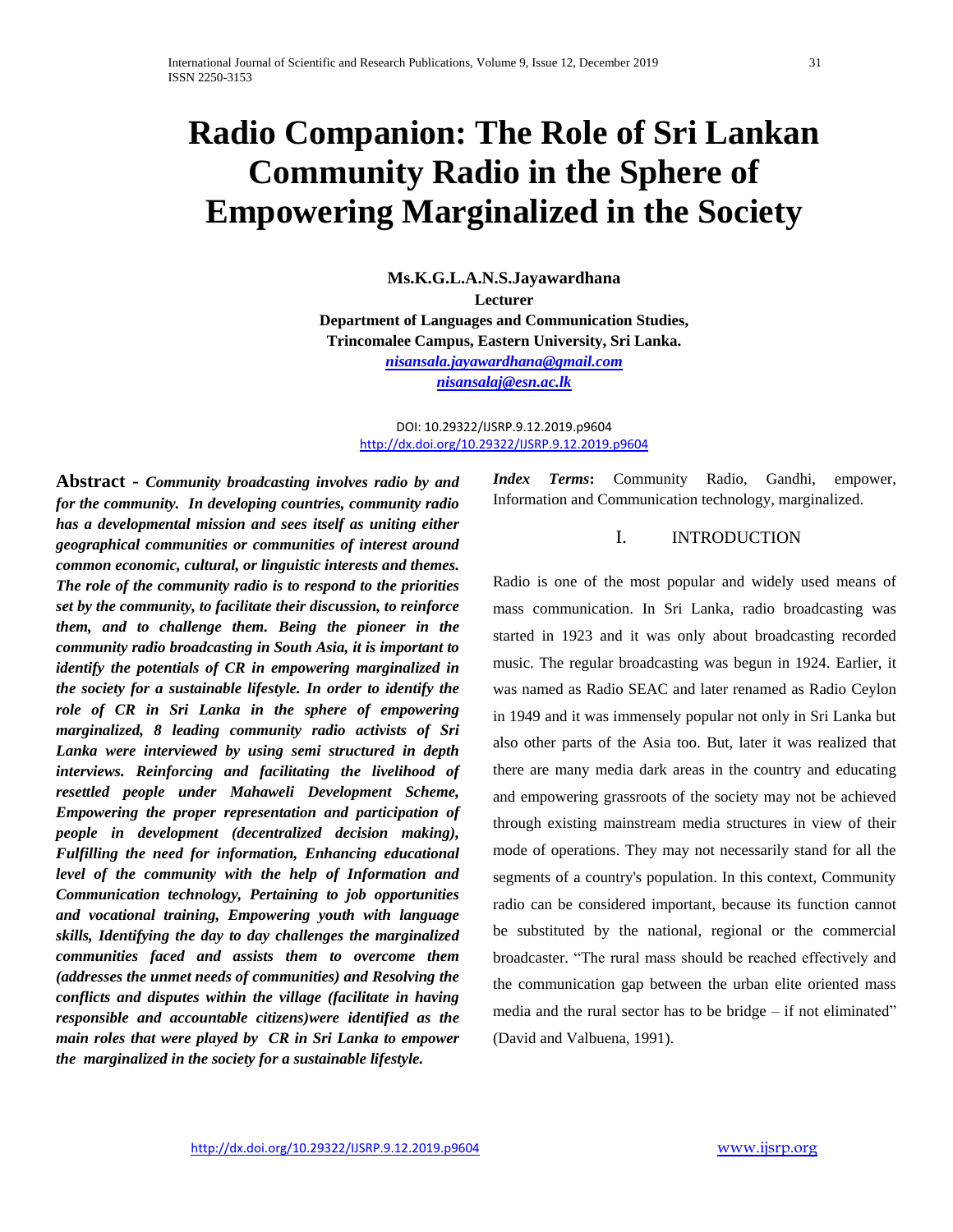In Gandhian teaching, the village is the basic unit of the ideal social order. He always believed that, if the village perishes, India will perish too. The same can be applied to any country. The best mean of communication to bridge the gap between the educated, self dependent society is using community radio, as a mean of development support communication. "A radio for the whole country is not the need of the hour. A radio is an institution belonging to people; social radios must emerge from village to village" (David, 2012).

When studying the role and the functions of community radio, what Gandhi ji expected from the rural communities to become, it is apparent that the objectives of the community radio too similar in that sense.

According to Gandhi ji, Panchayat's responsibility was to protect and uplift 'untouchables' and other poor people. When it comes to Community radio, the target group was the marginalized people and the ultimate goal was to serve the society to empower the common man. Reaching the marginalized people in the society, finding out the sufferings they have, bringing up the solutions for those problems and opening new paths to the villagers to enhance the quality of their lives by creating self sufficient/ self dependent people were the main objectives of establishing community radio.

Gandhi ji's preferred village habitats to megalopolises and Swadeshi craft to imported technology for the economic well being of the common man. He realized the need for integrated rural development and believed that education, health and vocation should be properly integrated. In fine, Gandhian approach to rural development strives to reconstruct village republics which would be non-violent, self- governed and selfsufficient so far as the basic necessities of rural people are concerned.

According to the community radio handbook by Fraser & Estrada (2001), "Community broadcasting is a non-profit service that is owned and managed by a particular community, usually through a trust, foundation, or association". And they

further mention that "community radio addresses specific needs of community's that are not covered by other public or private media" (Fraser & Estrada, 2001).

Orusolvasagan,et.al (2017) give a definition which is similar to UNESCO definition on community radio that, "it serves the public interest of a particular geographic group or community. It is a medium that can give the marginalized a voice, appeal to societal calm and order, and spread credible, useful information".

Sri Lanka was the first South Asian country to do community broadcasting, starting with Mahaweli community radio (MCR) in 1981. Following Mahaweli community radio, later on Girandurukotte Community radio station (1986), Mahailuppallama Community Radio (1987), Kothmale Community Radio (1989), Pulathisi Rawaya Community Radio (1995), Uva Community Radio (2003), SARU Community Radio (2005), Dambadeniya Community Radio (2007), and Dambana Community Radio (2012) were established respectively.

But, unfortunately, there is no well functioning pure community radio in Sri Lanka today and it has been locked away as a memory. Still it is worthwhile to find out the potential that community radio had with respect to uplift the rural people who lived in media dark areas in Sri Lanka. The way they facilitate proper representation and participation of people in development, addresses the unmet needs of communities, pertaining to job opportunities and vocational training, facilitate in having responsible and accountable citizens, and new ways of entertainment. This is where community radio has a great potential, particularly because it helps bottom up decision making from each and every community in the decentralized administration. Therefore, community radio facilitates the process of democratic and true nation building.

# II. METHODOLOGY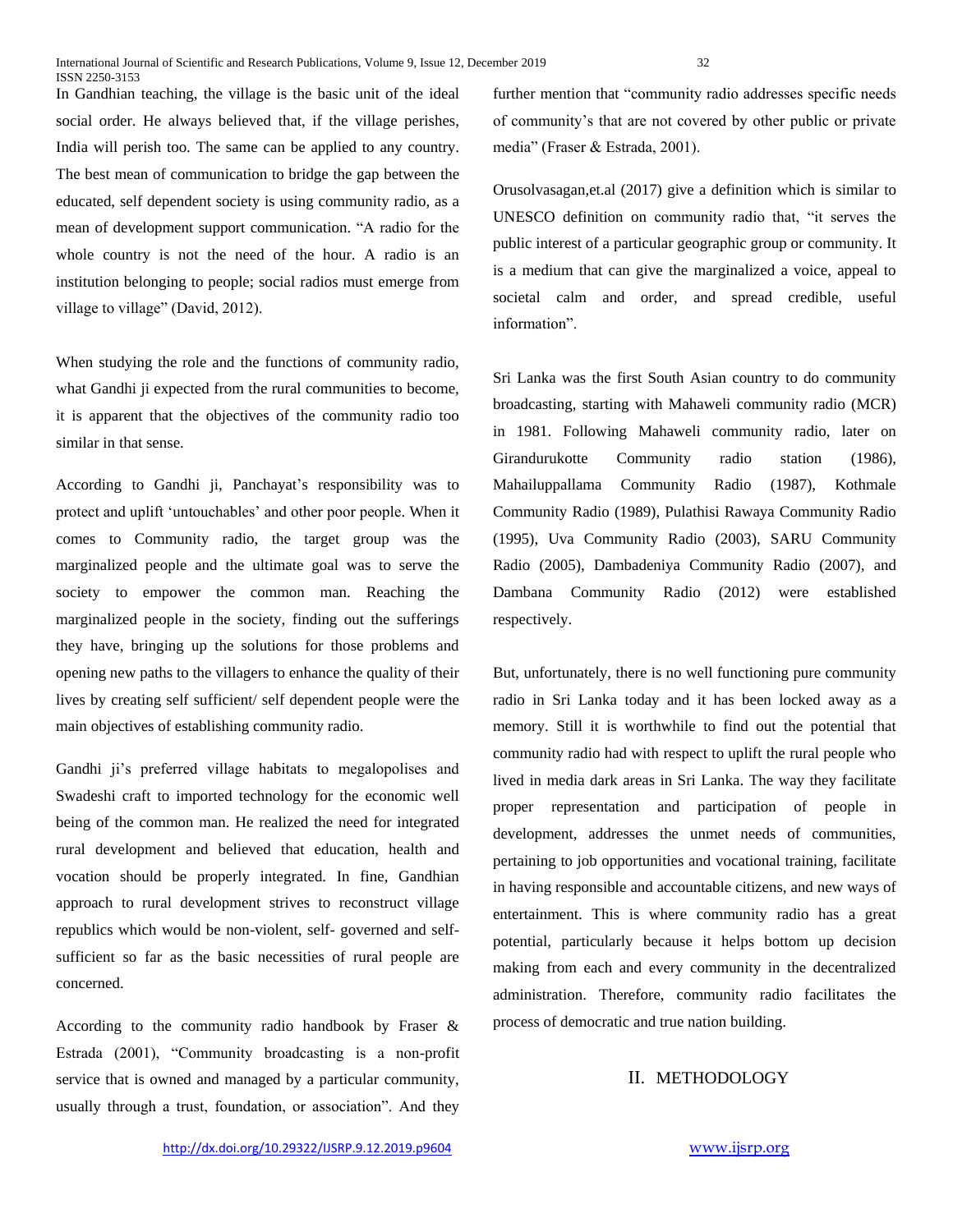Both the primary and secondary methods were used to collect the needed information for the study. Primary data were collected by conducting In-Depth Interviews (semi structured) and the secondary data were collected through books, magazines, newspapers, dissertations and electronic sources. For an informal research, it is accepted that 20 respondents are often enough [\(www.audiencedialogue.net\)](http://www.audiencedialogue.net/) for In Depth Interviews. The main reason to select in-depth interviews as the primary data collection method for this study was, it required to deeply investigate the role of CR in Sri Lanka which is not properly functioning today but has become only a memory. Hence, in this study, the researchers purposively selected eight respondents depending on the two community radio eras in Sri Lanka, four each from the first phase of community radio broadcasting and from the second phase community radio broadcasting who has first hand experiences on CR in SL. Those prominent community radio activists shared their experiences, opinions and suggestions in order to fulfill the objectives of the study.

Data analysis was done by using Glaser's Constant Comparative Method. Respondents' responses were compared to each other (using what have been written down in transcripts) & categorized them under different topics (such as proper representation and participation of people in development, addresses the unmet needs of communities, pertaining to job opportunities and vocational training) by using constant Comparative method, in order to find the role of Community radio in Sri Lanka to empower the grassroots.

## III. FINDINGS

To fulfill the objectives of the study, the respondents were interviewed and according to the answers they provided, the researcher was able to identify following major factors and incidents as the evidences to understand the role of CR played in empowering marginalized in Sri Lanka during the golden era of CR in Sri Lanka.

01. Reinforcing and facilitating the livelihood of resettled people under Mahaweli Development Scheme

Mahaweli Community Radio was established in 1981 as a result of a large development scheme initiated by the government of Sri Lanka to divert the country's longest river Mahaweli and build a number of dams. "People uprooted from their lands and settled in a totally different geographical area needed development communication to rebuild their lives and that is where MCR came in to existence with the support of UNESCO and DANIDA, the Danish Development Aid Agency" (Seneviratne, 2012). That was the time Mahaweli Development scheme was gearing up to settle the families in Mahaweli areas. Even the officers engaged with Mahaweli Development project was searching for possible solutions to make settled people feel comfortable, and facilitate their livelihood in new lands. Then, they found out that starting a community radio that can address the issues of the newly settled people and find out the solution with the corporative support of the particular community too.

Once, David (2001) mentions in his article that, "Within the period of 1981 -1989, MCR's mobile teams visited 1,500 villages. Survey and studies have revealed the extent of MCR's impact in the region. Girandurukotte community radio and the MCR broadcasts on Anuradhapura regional service are listened to about 90 percent of the local population and are the second most important source of agriculture and health- related information". "There is a very clear agreement amongst the experts that, Mahaweli community radio was used as a potential participatory tool to keep the settlers informed, share experiences, and facilitate the socio economic development for the settlers" (Rasmin,2017).

02. Empowering proper representation and participation of people in development (the decentralized decision making) Raghunath (2012) explains that "the community radio is the radio of, for and by the community". In simple terms, the community drives the radio in every sense, be it production, management or ownership and communication for development was the core of community radio.

Community radio in Sri Lanka became a forum where the community and the development workers can have two way dialogues about the issues related to the particular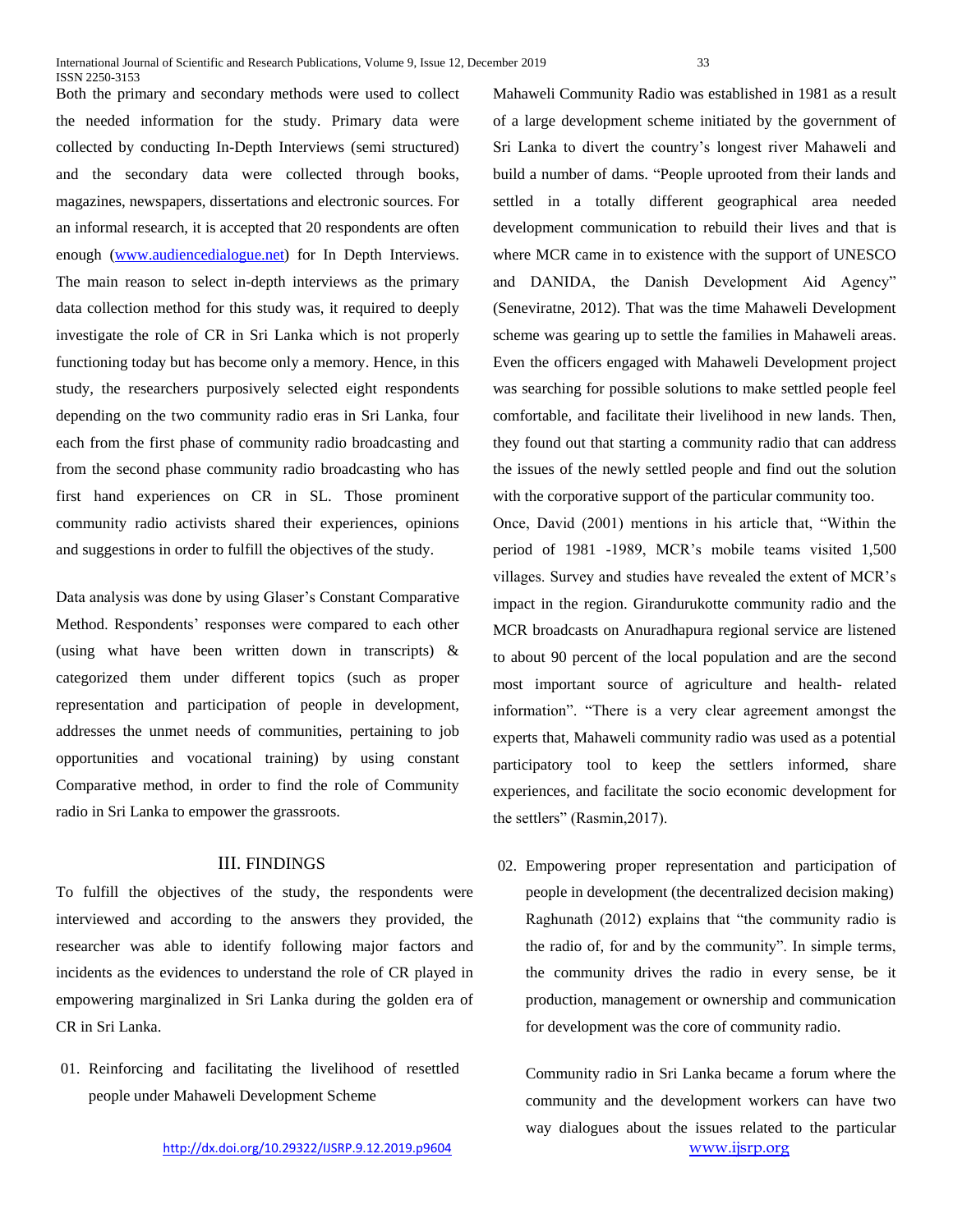community. Local languages and dialects were used when broadcasting programmes. Frequent workshops and events were held to encourage local participation. The station also facilitated discussions on local issues in which opinions and information are exchanged. In this way, the station acted like a meeting point for the community.

Decentralization and power sharing plans have been recognized as essential reforms to support development efforts. But, decentralized administration alone would not bring the desired results unless there are possibilities for each and every community to influence and to take part in the decentralized decision making process. This is where community radio has a great potential, particularly because it helps bottom up decision making from each and every community in the decentralized administration. Therefore, community radio facilitates the process of democratic and true nation building.

03. Fulfilling the need for information, Enhancing educational level of the community with the help of Information and Communication technology

Kothmale Community Radio (1989) was one of the most successful community radio stations in Sri Lanka. They could achieve more miles when comparing with MCR and served its community even with the help of Information and Communication Technology.

A US\$ 50,000 grant by UNESCO helped Kothmale Community Radio to become a part of the World Wide Web in 1998. An internet hub, which includes a local server and five computer terminals, was established in KCR. A web page had been established based on information provided by listeners. Hence, thousands of people have been exposed to the internet directly and indirectly. This information was used for various purposes, such as education, business, livelihood, and recreation.

The Kothmale community radio Internet project was an attempt to extend the benefits of Information and Communication Technology (ICT) to some of the remote

areas of Sri Lanka through the innovative convergence of two media - the radio and the internet. Most of the radio broadcast used information collected by browsing the internet and then this information was discussed with listeners on the air. The internet access points were established in the community enabled direct computer access and respond to the information needs in various groups in the community. An online database of information request was maintained, and a web page in local languages enabled active community participation in the operation of the radio.

The main aim of the e-tuktuk (a trishaw with ICT facilities) was to take new knowledge to the villages, to be able to demonstrate what can be done using new technologies and provided an access point for people who were unable to come to the centre. It was in effect, a mobile Community Multimedia Centre (CMC) which used the radio to give people access to the benefits of newer technologies in the form of the information available via internet.

Sunil Wijesinghe was working as the Station Manager in Kothmale Community radio from 1989 to 2009. In 2004, he started a 'listeners' club' there which consists of teachers, doctors, students, venders, farmers, house makers, etc almost more than 250 listeners. They issued a magazine also with the fund received from 'Heegos' company.

The community radio station broadcasted a daily 'Radio browsing the internet' programme, and in this programme, the broadcasters supported by resource personnel browsed the internet on air together with their listeners, contextualized information in local language discussed the issues related to the community, and answered the listeners' questions. The radio programme thus contributed to raise awareness about the internet in a participatory manner, the listeners requested the broadcasters to surf the WEB on behalf of them and the programme transmitted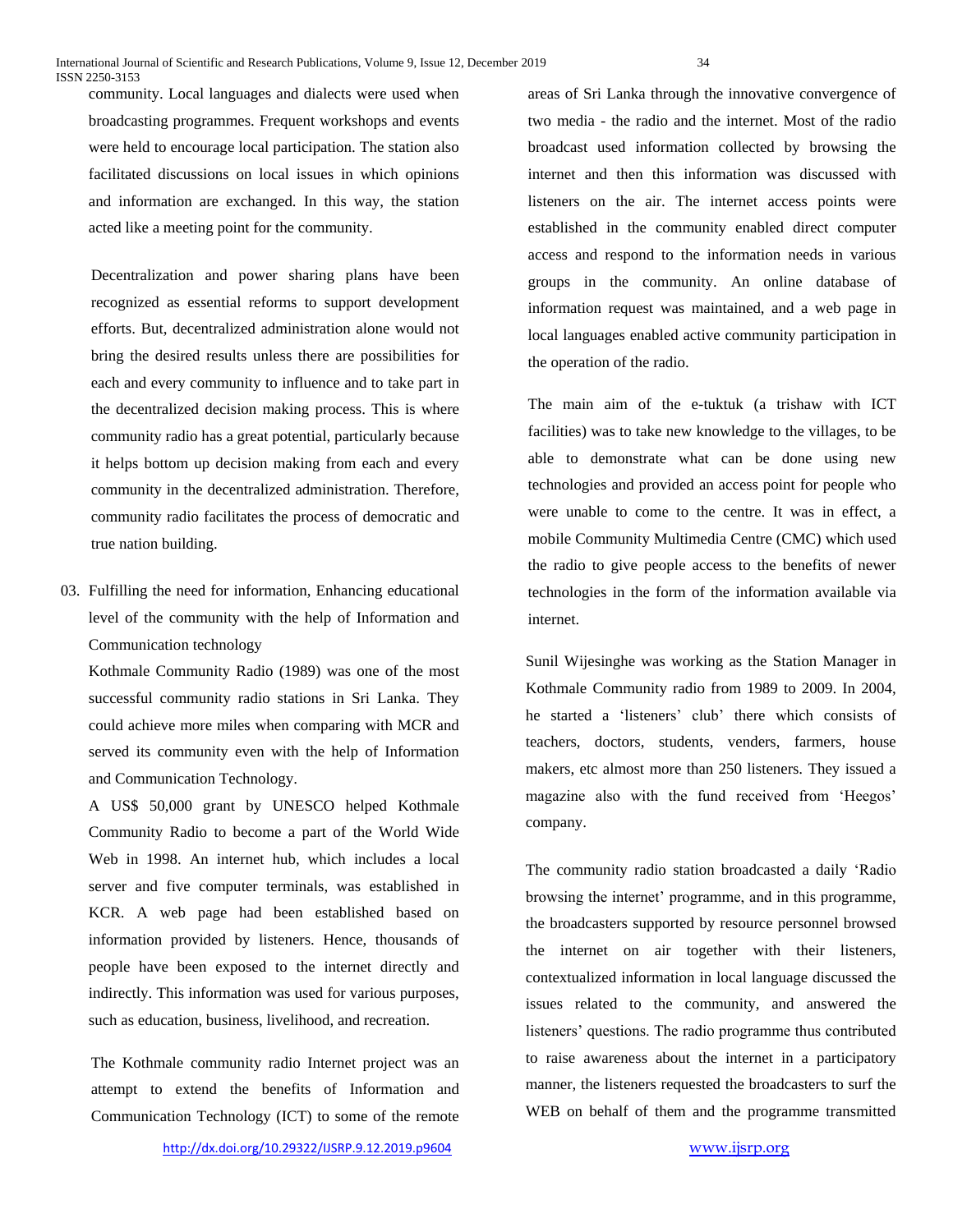information in response to their requests. This information was explained and contextualized with the help of the studio guests.

04. Pertaining to job opportunities and vocational training Gandhian approaches explain the importance to the generation of maximum possible employment opportunities in rural areas, especially for the weaker sections of the community so as to enable them to improve their standard of living. In that sense, Kothmale community radio has done an immense job by opening many doors for grassroots where they can find their means of living. A farmer learned new techniques of growing and storing tomatoes. A village baker tried out new recipes that he found on the internet. Teachers had downloaded the lessons and games for teaching English. The information on the radio browsing programme has enabled tea farmers to improve their tea – drying technique.

Uva Community Radio (2003) was planned as an integral part of the Uva area based growth and equity programme implemented by UNDP, Colombo. Producers and volunteers of Uva community radio established a community network of about 200 knowledge Societies (KS). Through these societies, more than 1500 volunteers were able to undergo training on various aspects of broadcasting. Finally, their service was catered for the development of the radio station.

Dambadeniya is well known area where the majority of local farmers focused on dairy products and development as means of livelihood. Dambadeniya community radio (2007) took the responsibility to enable all interested local dairy farmers who had burning issues regarding the dairy industry. The youth, women and school going children of Dambadeniya export village took the initiative to establish Dambadeniya Community Radio. So, it enabled at broader set of people to benefit and improve their skills in dairy products by giving good enough knowledge to the villagers.

### 05. Empowering the youth with language skills

Easy and free access to information has been effectively used by community members for business, educational, recreational and other purposes. More than 30 web pages have been created by community youths under Kothmale Community radio. In addition, an 'internet club' and a 'listeners' club' have been formed. Kothmale community radio station had become an integral part of the community, with people actively participating in interactive programmes, contributing compact disks with songs to the station, and using the information aired on various programmes to upgrade their businesses or learn more skills.

In KCR, broadcasting didn't limit only to broadcasting in Sinhala Language but also they broadcasted in Tamil and English languages as well. Even foreigners from Australia, Nepal, and America joined KCR and voluntarily contributed their service for English broadcasting programmes. Not only presenting programmes, but also they conducted English classes for those who work there in KCR. "To disseminate information a four stroke auto rickshaw (e - tuktuk) has been converted by local mechanics and out fitted with a mobile radio station, speakers, internet ready lap top computer, a power supply unit, a digital camera, a scanner, a CDMA phone and a battery operated printer, so that the local people can make full use of the mobile studio's capabilities, when it visits their community" (Carter, 2009).

<http://dx.doi.org/10.29322/IJSRP.9.12.2019.p9604>[www.ijsrp.org](http://ijsrp.org/) "The biggest success stories have occurred with local youth who have eagerly embraced the new technology. Many through volunteering at the station were able to create their own web sites and to teach others how to use Kothmale computers. Another benefit has been the dissemination of human rights information to local communities through association with human rights activists and professionals at Colombo University whose human rights centre funds the programme, and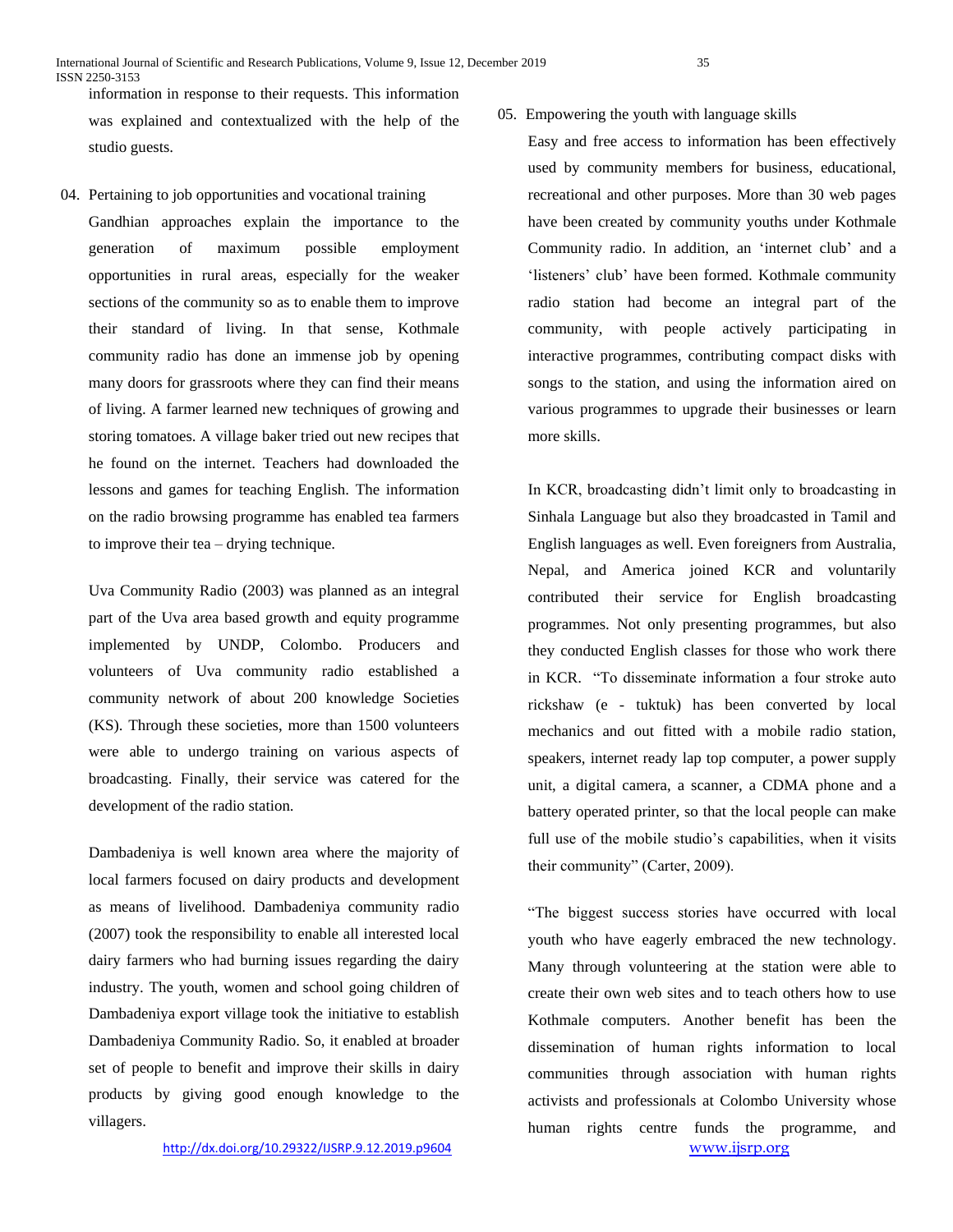development of programme which educate women about health and home related issues of concern to them" (Carter, 2009).

With the vision of 'an independent voice devoid of controls, for the voiceless, diverse communities', "SARU" community radio came into existence in 2005 under the Gemidiriya Community Development and Livelihood Improvement Project funded by the World Bank, launched in Polonnaruwa, which later on covered more than 1000 villagers. "During the project implementation in 1036 villages in seven districts, the project observed that, knowledge, attitudinal change, skills, and practice are vital factors for employment of poor communities, specially women and youth. A remote rural community made a strong and committed effort from 2005 onwards to make the best use of the opportunity accorded to them with the above input to go through the whole learning process and engaged themselves in activities including community awareness creation, fund raising, content development, studio establishment etc.

06. Identifying the day to day challenges the marginalized communities faced and assist them to overcome those problems (addresses the unmet needs of communities)

At the time of Mahaweli community radio, "on a visit to a Mahaweli settlement in the North Central region, Sunil Wijesinghe (Station Manager at KCR) discovered that, many children did not have birth certificates. This means that they were not going to be claim their land from their parents when the time come. And also he discovered that many of the couples were not legally married. After discussing with the authorities and village elders, Sunil organized a mass wedding ceremony and surprisingly, even grandfathers and grand mothers came forth to solemnize their marriages. And long after this programme, the Mahaweli authority continued to receive requests from villages to solemnize weddings" (David, 2008).

In many of the regions, banking and loans are critical to the life of the villagers. But many farmers often default on their loans and stop all contacts with the bank. This was non productive for it, also preempts all future loans and banking relations. Harishchandra Perera, was able to convince farmers in Mahaweli system B to revisit banks after having been unable to pay the loans back due to low crop production. With the support of the Mahaweli programmes, a new dialogue was fostered between farmers and bank officials.

Another instance was Kothmale community radio used e – tuktuk to conduct community researches to find out the burning issues the community faced and to find out solutions for them. Once KCR helped to purchase a water tank for a Tamil tea state line houses community who were suffering without having access to enough water.

07. Resolving the conflicts and disputes within the village (facilitate in having responsible and accountable citizens) Community radio is the most accessible and the most suitable medium for a rural community, as it doesn't require literacy to access it like print media require for. Most importantly, community radio is a kind of binding force of the community for much better livelihood.

Pulathisi Rawaya Community radio was established in 1995 under the control of SLBC especially to build peace in the remote North Central and Eastern regions as people of those areas were suffering a lot with the ethnic war.

During a direct interview with Prof. Wanigasundara (2018), he mentions that "There are some people in Jaffna district who live like they are isolated. They do not have a proper knowledge about the socio cultural aspect of the rest parts of Sri Lanka. Their voices, opinions, likes and dislikes, problems are unheard. For a community like them, community radio is the answer".

It is obvious that the worth of the presence of Community radio, the radio companion of the marginalized of the Sri